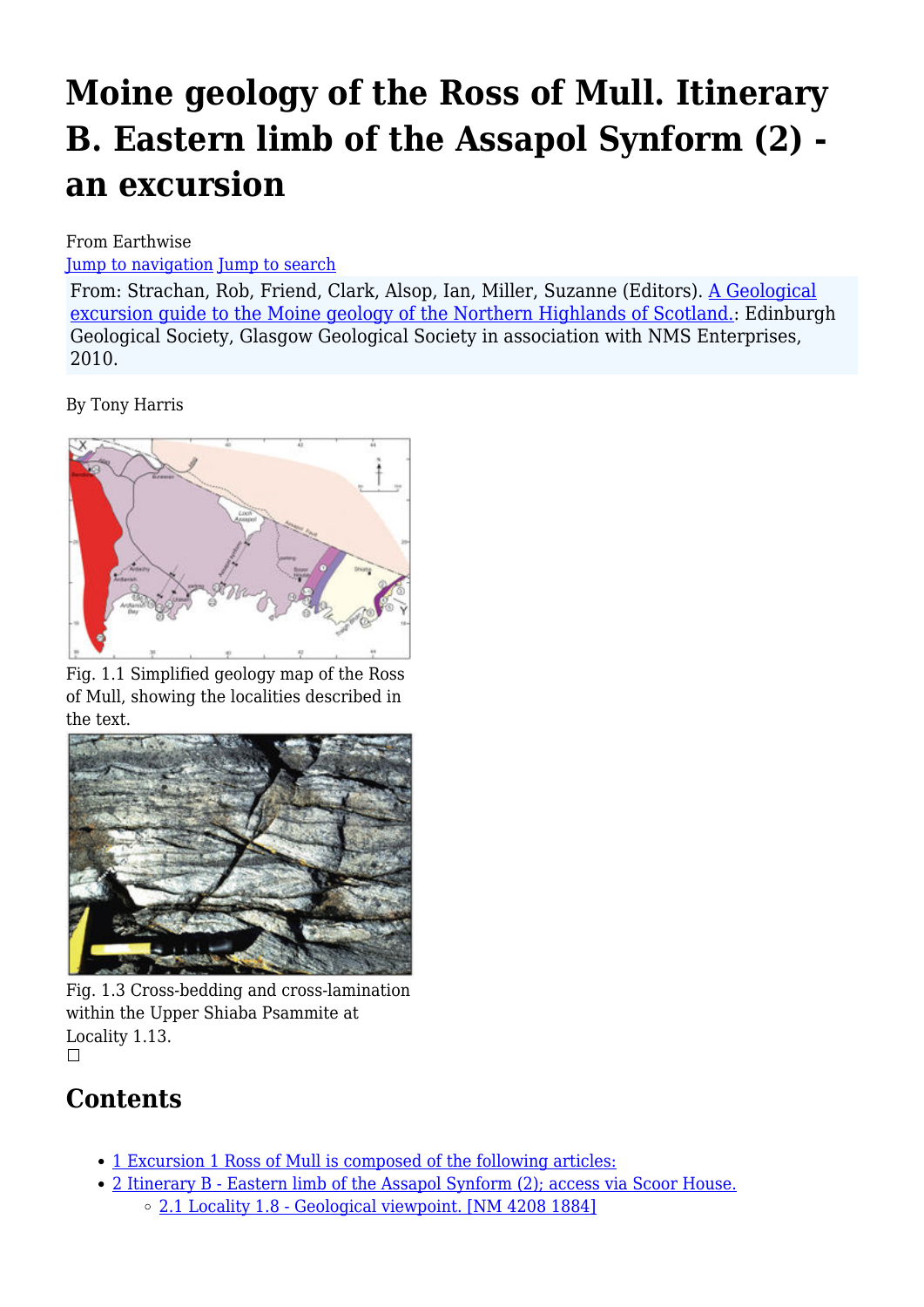- <u>[2.2](#Locality_1.9_-_S0.2FS2_relationships_within_the_Ardalanish_Striped_and_Banded_Formation._.5BNM_4215_1882.5D) [Locality 1.9 S](#Locality_1.9_-_S0.2FS2_relationships_within_the_Ardalanish_Striped_and_Banded_Formation._.5BNM_4215_1882.5D) $_{9}/\text{S}_2$  $_{9}/\text{S}_2$  [relationships within the Ardalanish Striped and Banded](#Locality_1.9_-_S0.2FS2_relationships_within_the_Ardalanish_Striped_and_Banded_Formation._.5BNM_4215_1882.5D)</u> [Formation. \[NM 4215 1882\]](#Locality_1.9_-_S0.2FS2_relationships_within_the_Ardalanish_Striped_and_Banded_Formation._.5BNM_4215_1882.5D)
- [2.3](#Locality_1.10_-_Scoor_Pelitic_Gneiss._.5BNM_4214_1876.5D) [Locality 1.10 Scoor Pelitic Gneiss. \[NM 4214 1876\]](#Locality_1.10_-_Scoor_Pelitic_Gneiss._.5BNM_4214_1876.5D)
- <u>[2.4](#Locality_1.11_-_S0.2FS2_relationships_within_the_Scoor_Pelitic_Gneiss.3B_Tertiary_intrusion._.5BNM_4231_1873.5D) [Locality 1.11 S](#Locality_1.11_-_S0.2FS2_relationships_within_the_Scoor_Pelitic_Gneiss.3B_Tertiary_intrusion._.5BNM_4231_1873.5D)<sub>9</sub>[/S](#Locality_1.11_-_S0.2FS2_relationships_within_the_Scoor_Pelitic_Gneiss.3B_Tertiary_intrusion._.5BNM_4231_1873.5D)<sub>[2](#Locality_1.11_-_S0.2FS2_relationships_within_the_Scoor_Pelitic_Gneiss.3B_Tertiary_intrusion._.5BNM_4231_1873.5D)</sub> [relationships within the Scoor Pelitic Gneiss; Tertiary intrusion.](#Locality_1.11_-_S0.2FS2_relationships_within_the_Scoor_Pelitic_Gneiss.3B_Tertiary_intrusion._.5BNM_4231_1873.5D)</u> [\[NM 4231 1873\]](#Locality_1.11_-_S0.2FS2_relationships_within_the_Scoor_Pelitic_Gneiss.3B_Tertiary_intrusion._.5BNM_4231_1873.5D)
- [2.5](#Locality_1.12_-_Top_of_the_Lagan_Mor_Formation._.5BNM_4229_1854.5D) [Locality 1.12 Top of the Lagan Mor Formation. \[NM 4229 1854\]](#Locality_1.12_-_Top_of_the_Lagan_Mor_Formation._.5BNM_4229_1854.5D)
- [2.6](#Locality_1.13_-_Transition_from_the_Lagan_Mor_Formation_into_the_Upper_Shiaba_Psammite._.5BNM_4251_1834.5D) [Locality 1.13 Transition from the Lagan Mor Formation into the Upper Shiaba](#Locality_1.13_-_Transition_from_the_Lagan_Mor_Formation_into_the_Upper_Shiaba_Psammite._.5BNM_4251_1834.5D) [Psammite. \[NM 4251 1834\]](#Locality_1.13_-_Transition_from_the_Lagan_Mor_Formation_into_the_Upper_Shiaba_Psammite._.5BNM_4251_1834.5D)
- <u>[2.7](#Locality_1.14_-_F2.2FF3_relationships_within_the_Ardalanish_Striped_and_Banded_Formation_on_the_eastern_limb_of_the_F3_Assapol_Synform._.5BNM_4165_1847.5D) Locality 1.14  $\mathrm{F_2}/\mathrm{F_3}$  $\mathrm{F_2}/\mathrm{F_3}$  $\mathrm{F_2}/\mathrm{F_3}$  $\mathrm{F_2}/\mathrm{F_3}$  $\mathrm{F_2}/\mathrm{F_3}$  [relationships within the Ardalanish Striped and Banded](#Locality_1.14_-_F2.2FF3_relationships_within_the_Ardalanish_Striped_and_Banded_Formation_on_the_eastern_limb_of_the_F3_Assapol_Synform._.5BNM_4165_1847.5D)</u> [Formation on the eastern limb of the F3 Assapol Synform. \[NM 4165 1847\]](#Locality_1.14_-_F2.2FF3_relationships_within_the_Ardalanish_Striped_and_Banded_Formation_on_the_eastern_limb_of_the_F3_Assapol_Synform._.5BNM_4165_1847.5D)
- [3](#page--1-0) [References](#page--1-0)

#### **Excursion 1 Ross of Mull is composed of the following articles:**

- [Excursion 1 Ross of Mull introduction](http://earthwise.bgs.ac.uk/index.php/Moine_geology_of_the_Ross_of_Mull_-_an_excursion)
- [Itinerary A. Eastern limb of the Assapol Synform \(1\). Localities 1.1 to 1.7.](http://earthwise.bgs.ac.uk/index.php/Moine_geology_of_the_Ross_of_Mull._Itinerary_A._Eastern_limb_of_the_Assapol_Synform_(1)_-_an_excursion)
- Itinerary B. Eastern limb of the Assapol Synform (2). Localities 1.8 1.14.
- [Itinerary C. Structure and lithologies within the Ardalanish Striped and Banded Formation,](http://earthwise.bgs.ac.uk/index.php/Moine_geology_of_the_Ross_of_Mull._Itinerary_C._Structure_and_lithologies_within_the_Ardalanish_Striped_and_Banded_Formation,_western_linb_of_the_Assapol_Synform_-_an_excursion) [western linb of the Assapol Synform. Localities 1.15 - 1.20.](http://earthwise.bgs.ac.uk/index.php/Moine_geology_of_the_Ross_of_Mull._Itinerary_C._Structure_and_lithologies_within_the_Ardalanish_Striped_and_Banded_Formation,_western_linb_of_the_Assapol_Synform_-_an_excursion)
- [Itinerary D. Western limb and core of the Assapol Synform. Localities 1-21 1.25.](http://earthwise.bgs.ac.uk/index.php/Moine_geology_of_the_Ross_of_Mull._Itinerary_D._Western_limb_and_core_of_the_Assapol_Synform_-_an_excursion)

### **Itinerary B - Eastern limb of the Assapol Synform (2); access via Scoor House.**

Distance is either 3 or 4.5km, depending upon inclusion of Localities 1.13 and 1.14, taking 4-6 hours.

Access is via Scoor House and Farm (for the route to the house see Itinerary A). Turn right (south) in front of the house, passing the old steading on your right; following the path around you arrive at a gate, adjacent to a cottage, that leads on to the hill. This area is very wet in bad weather. The adjacent rocks and smooth rock surface that are passed on the way to the gate form the top of the same 2-3m-thick dolerite sheet on which Scoor House stands and which you will have encountered in several places on Itinerary A.

#### **Locality 1.8 - Geological viewpoint. [NM 4208 1884]**

Pass through the gate and turn left, skirting the side of the hill towards the fence that runs southsoutheast up the hill from a large modern (2002) shed. Follow the fence on its western side until it reaches the top  $(\sim 100 \text{m } 0.0)$  of the very steep slope running down to Traigh na Sgurra – a beautiful sandy bay, flanked by large rock slabs  $(Fiq, 1.1)$ . From a suitable vantage point to the west of the bay (Locality 1.8) and looking east along the coast, the control of the configuration of the headlands by the strike of the subvertical Moine rocks can be appreciated. Note also the brown colouring and distinctive columnar jointing of the same dolerite sheet that crops out at Scoor.

#### **Locality 1.9 - S0/S<sup>2</sup> relationships within the Ardalanish Striped and Banded Formation. [NM 4215 1882]**

In high crags some 50m east of the fence [NM 4215 1882] alternating subvertical stripes and bands of somewhat gneissose pelite and semipelitic micaceous psammitic schist can be seen striking approximately 50° east of north and dipping 70° west. This is Locality 1.9.  $\mathsf{S}_2$  is marked by a preferred orientation of micas, producing a foliation dipping westwards at  $\sim 60^\circ$ . Looking northeast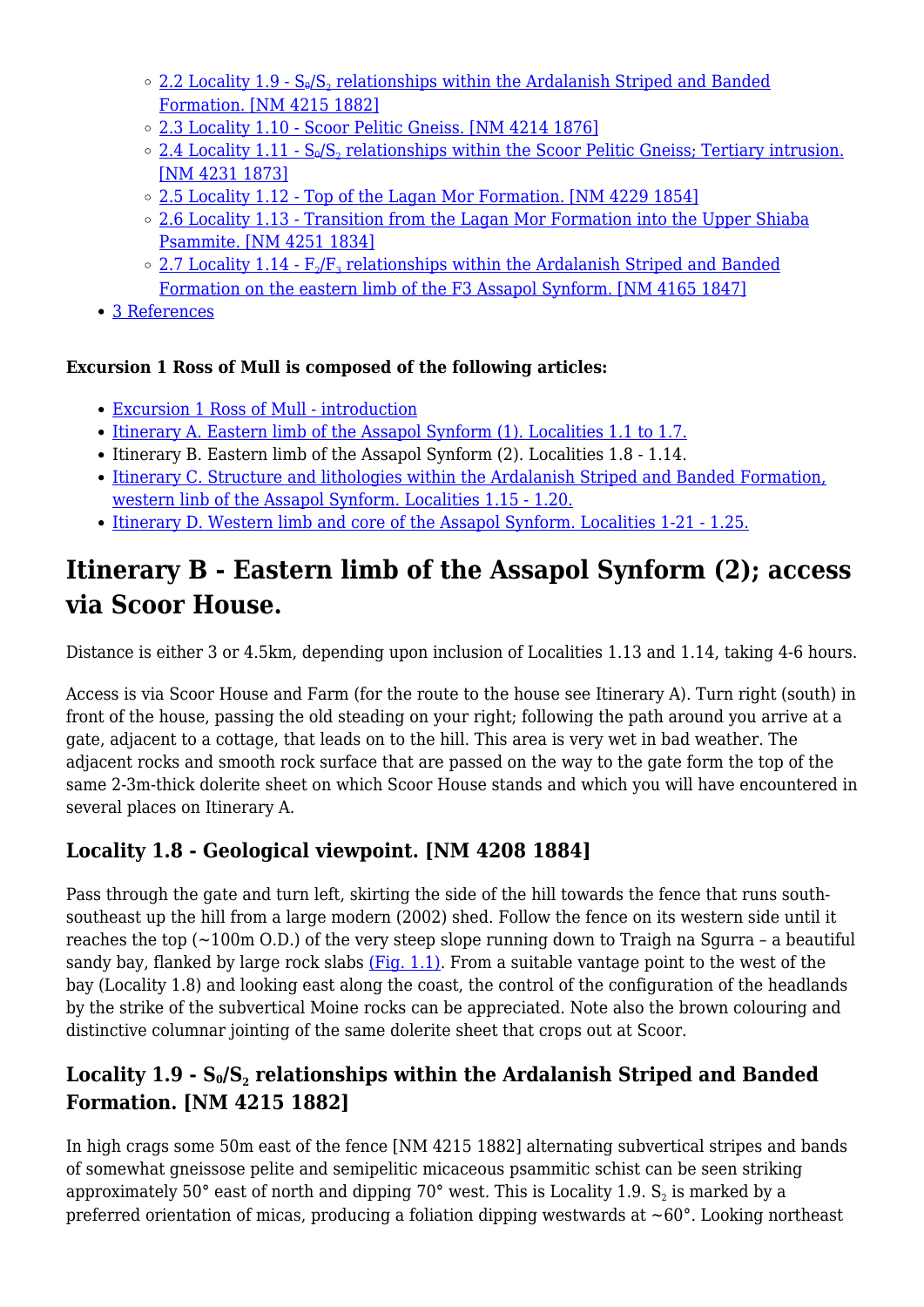at the subvertical surfaces, the foliation appears to lie a few degrees clockwise of the bedding/banding; this implies that the  $\mathrm{F}_2$  folds are very tight and may have an interlimb angle as low as 20°. If the foliation is axial planar to the  $\text{F}_\text{2}$  folds and the line of bedding/foliation intersection is not very steeply plunging, it also implies that there is an  $\text{F}_\text{2}$  synform to the east and an  $\text{F}_\text{2}$  antiform to the west. Although the distance to these inferred structures is unknown, it may be significant that the relationship is the same as that in the psammites at Locality 1.6, nearly a kilometre to the east.

#### **Locality 1.10 - Scoor Pelitic Gneiss. [NM 4214 1876]**

Return to the fence and follow it down towards the beach to the point where it bears round to the right [NM 4214 1876] and walk eastwards to Locality 1.10 [\(Fig. 1.1\)](http://earthwise.bgs.ac.uk/images/6/65/EGS_MOI_Fig_01_01.jpg) where a large crag displays very well the characteristics of the Scoor Pelitic Gneiss. Here the psammitic bands that had been a feature of Locality 1.9 are absent and the exposure consists of alternating stripes and bands of pelitic and semipelitic somewhat gneissose material, showing clear indications of original compositional layering, probably bedding. The mineral assemblage comprises quartz, plagioclase feldspar, biotite, muscovite and almandine garnet. The  $\mathsf{S}_2$  foliation dips generally west and looking northeast at steep faces, appears to lie slightly clockwise of the subvertical banding, i.e. as at Locality 1.9. Here the relationship, so clear at Locality 1.9, has been complicated by the overprinting by  $\rm D_3$ open crenulations of the  $\rm S_2$  planes and the planes of bedding/banding. The axial surfaces of the crenulations dip gently eastwards, while the hinges of the crenulations plunge shallowly seawards.

#### **Locality 1.11 - S0/S<sup>2</sup> relationships within the Scoor Pelitic Gneiss; Tertiary intrusion. [NM 4231 1873]**

Looking back up the hill and eastwards across the Blown Sand on the narrow low raised beach, the relationships of the major dolerite sheet with the Moine can be appreciated. At the eastern end of the bay, to the west of a fault gully trending 060° [NM 4231 1873], there is an exposure of interbanded pelitic gneiss and micaceous psammite which is Locality 1.11 [\(Fig. 1.1\).](http://earthwise.bgs.ac.uk/images/6/65/EGS_MOI_Fig_01_01.jpg) Looking northnortheast, the  $\mathsf{S}_2$  foliation again dips clockwise of the dip of bedding and is weakly crenulated. The dolerite sheet above and to the north-northeast of this locality carries xenoliths of a psammite different from that in the adjacent country rocks. These xenoliths were probably derived from the Upper Shiaba Psammite to the east, implying an east to west direction of flow of the magma.

#### **Locality 1.12 - Top of the Lagan Mor Formation. [NM 4229 1854]**

From the east end of the beach move south to the headland, a difficult scramble and, especially when wet, the fallen slabs of pelite and dolerite are extremely slippery. Near the headland at the traverse encounter a band of white pure quartzite, about a metre thick. This bed is Locality 1.12 [\(Fig. 1.1\)](http://earthwise.bgs.ac.uk/images/6/65/EGS_MOI_Fig_01_01.jpg) and marks the stratigraphic top of the Lagan Mor Formation, the main outcrop of which is in the Lagan Mhor Bay to the east. At the headland there are excellent exposures of pelitic gneiss, of quartzite and of the dolerite sheet. A second, higher, dolerite sheet marks the top of the headland. Cross-bedding younging westwards has been recorded in the quartzites. These exposures are at the top of the transitional sequence between the Shiaba Group (= Morar Group) psammites to the east and the Shiaba Pelite of the Assapol Group (= Glenfinnan Group) to the west; thus they constitute part of the evidence for a stratigraphic transition from the Morar Group to the Glenfinnan Group (Holdsworth *et al*., 1987, figures 3 and 4).

#### **Locality 1.13 - Transition from the Lagan Mor Formation into the Upper Shiaba Psammite. [NM 4251 1834]**

Lagan Mor Bay is Locality 1.13, and a traverse across the bay for some 60m  $(Fig. 1.1)$  shows the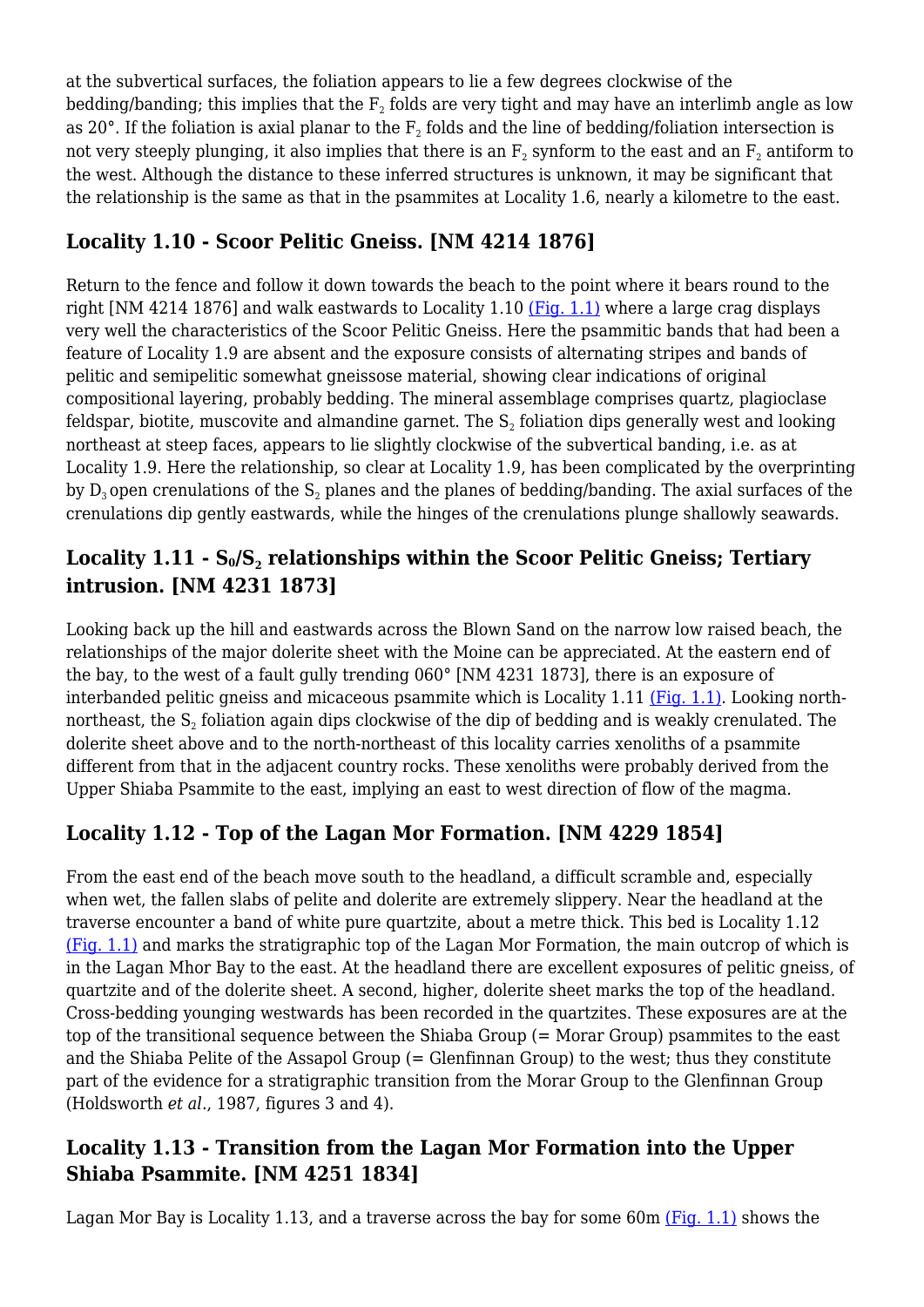intensely flaggy nature of the interbanded, subvertical N10°E-striking pelite/quartzite of the Lagan Mor Formation. Towards the east, quartzite passes into siliceous psammite, locally with crossbedding in which the angles between sets of lamination have been severely reduced. At the headland on the eastern side of the bay [NM 424 183] the rocks have passed by transition into the rather flaggy, highly strained psammites with poorly preserved cross-bedding that have been referred to as the Upper Shiaba Psammite by Holdsworth *et al*. (1987). These psammites pass, also by transition, stratigraphically downwards into weakly strained psammites of fluviatile or shallow marine origin (see also Glendinning, 1988). They carry complex sedimentary structures, including beautifully preserved cross-bedding with somewhat over-steepened cross-lamination, slumps and dewatering structures [\(Fig. 1.3\)](http://earthwise.bgs.ac.uk/images/a/a6/EGS_MOI_Fig_01_03.jpg). The best localities are around [NM 4251 1834). *Please photograph, not collect.* Younging is unequivocally towards the west across bedding that strikes just west of north and is subvertical. Access to and within the immediate vicinity of this locality is difficult with strong fissuring that, on the landward side, can be treacherously covered by thick vegetation.

One locality (14) is especially valuable in demonstrating the complex structural history of the rocks on the eastern limb of the Assapol Synform; this is described below. Being accessible from Scoor House, the locality could be visited in conjunction with either Itinerary A or B.

*Note***:**The note accompanying Locality 1.7 indicated that Itinerary B could be run in reverse, if time permitted at the end of Itinerary A. This would have the advantage of passing through the whole sequence from oldest to youngest. That note recommends joining Itinerary B at [NM 425 184]; this is only a few tens of metres east along the coast from Locality 1.13 described above. This precise location can be identified by the presence of a subvertical  $\sim$ 1m basaltic dyke approximately concordant with the bedding/banding in the psammite; the continuation of the dyke to the south is clearly visible across the Slochd a Mhuilt inlet. The dyke itself is remarkable for the spinifex texture involving feathery pyroxene crystals at its margins.

#### **Locality 1.14 - F<sup>2</sup> /F<sup>3</sup> relationships within the Ardalanish Striped and Banded Formation on the eastern limb of the F3 Assapol Synform. [NM 4165 1847]**

This can be accessed from Scoor House using the gate at [NM 4190 1905] mentioned at the start of Itinerary B. From the gate, walk southwest for about 200m, crossing a marshy burn/drain (do not follow this to the sea) and a low ridge trending north-south towards the sea. Using a gap in the substantial stone dyke, pass along the western side of the ridge, at the eastern edge of an extensive marshy area formerly cut for peat. This marshy area is drained by a small burn that plunges over a fall [NM 4169 1862] and flows via a narrow alluvial strip almost due south to the sea. (Please note that although the burn itself is not shown on either the 1:10,000 map or 1:25,000 map, the V-shaped contours defining its valley are shown.) The mouth of this valley, here some 25m wide, and in close proximity to the foreshore is Locality 1.14 [\(Fig. 1.1\)](http://earthwise.bgs.ac.uk/images/6/65/EGS_MOI_Fig_01_01.jpg). Two parts of this locality are of particular interest:# on the east side in the subvertical wall of the valley, looking towards N25°E, is a pair of almost upright  $\rm F_2$  folds verging towards a synform to the east-southeast. The plunge of a  $\rm D_2$  lineation on the folded foliation surfaces is 30°NNE, unequivocally steeper than the crenulation lineations caused by the crumpling of the foliation surfaces by small-scale  $\boldsymbol{\mathrm{F}}_3$  folds. Looking north-northeast, it can be seen that the  $\mathsf{S}_2$  foliation transects the banding clockwise, while the axial planes of the  $\mathsf{D}_3$ crenulations transect the banding and  $\mathsf{S}_\mathsf{2}$  anticlockwise;

- 1. the rocky knoll in the centre of the valley mouth [NM 41655 18476],
- 2. just above HWM, can be used to demonstrate most of the structural history of the area. Looking at the seaward side of the knoll, a pair of tight  $\mathrm{F}_2$  folds, with S-shaped vergence, is disposed generally horizontally. These are transected by axial planes of  $\mathtt{F}_3$  crenulation cleavage dipping 70°E. A tight  $\mathsf{S}_2$  crenulation cleavage related to the  $\mathsf{F}_2$  fold pair is shallowly inclined/subhorizontal; these crenulations have crumpled an earlier penetrative mica fabric (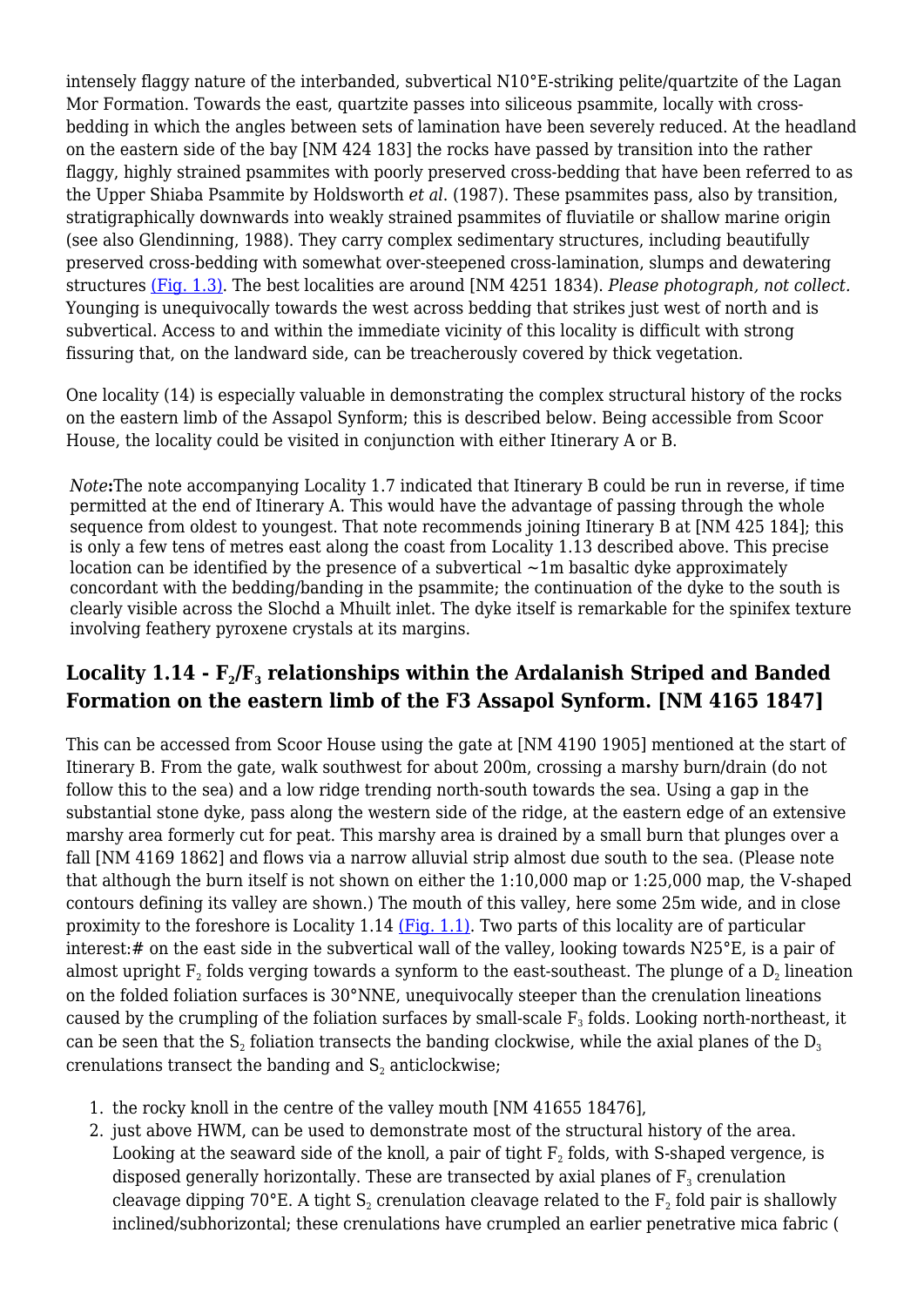$S_1$ ).

3. on the western side of the valley, the banding and early foliation  $(S_2)$  have been bent down to become subvertical, and thus complete an F3 fold pair that verges westwards to a synform, the distant Assapol Syncline.

### **[References](http://earthwise.bgs.ac.uk/index.php/Excursion_guide_to_the_Moine_geology_of_the_Northern_Highlands_of_Scotland#References)**

#### At all times follow: [The Scottish Access Codea](http://www.outdooraccess-scotland.com/the-act-and-the-code/introduction)nd [Code of conduct for](https://www.scottishgeology.com/where-to-go/geological-fieldwork-code/) [geological field work](https://www.scottishgeology.com/where-to-go/geological-fieldwork-code/)

Retrieved from

'[http://earthwise.bgs.ac.uk/index.php?title=Moine\\_geology\\_of\\_the\\_Ross\\_of\\_Mull.\\_Itinerary\\_B.\\_Easter](http://earthwise.bgs.ac.uk/index.php?title=Moine_geology_of_the_Ross_of_Mull._Itinerary_B._Eastern_limb_of_the_Assapol_Synform_(2)_-_an_excursion&oldid=33554) [n\\_limb\\_of\\_the\\_Assapol\\_Synform\\_\(2\)\\_-\\_an\\_excursion&oldid=33554](http://earthwise.bgs.ac.uk/index.php?title=Moine_geology_of_the_Ross_of_Mull._Itinerary_B._Eastern_limb_of_the_Assapol_Synform_(2)_-_an_excursion&oldid=33554)' [Category](http://earthwise.bgs.ac.uk/index.php/Special:Categories):

[2. Northern Highlands](http://earthwise.bgs.ac.uk/index.php/Category:2._Northern_Highlands)

## **Navigation menu**

#### **Personal tools**

- Not logged in
- [Talk](http://earthwise.bgs.ac.uk/index.php/Special:MyTalk)
- [Contributions](http://earthwise.bgs.ac.uk/index.php/Special:MyContributions)
- [Log in](http://earthwise.bgs.ac.uk/index.php?title=Special:UserLogin&returnto=Moine+geology+of+the+Ross+of+Mull.+Itinerary+B.+Eastern+limb+of+the+Assapol+Synform+%282%29+-+an+excursion&returntoquery=action%3Dmpdf)
- [Request account](http://earthwise.bgs.ac.uk/index.php/Special:RequestAccount)

#### **Namespaces**

- [Page](http://earthwise.bgs.ac.uk/index.php/Moine_geology_of_the_Ross_of_Mull._Itinerary_B._Eastern_limb_of_the_Assapol_Synform_(2)_-_an_excursion)
- [Discussion](http://earthwise.bgs.ac.uk/index.php?title=Talk:Moine_geology_of_the_Ross_of_Mull._Itinerary_B._Eastern_limb_of_the_Assapol_Synform_(2)_-_an_excursion&action=edit&redlink=1)

 $\Box$ 

#### **Variants**

#### **Views**

- [Read](http://earthwise.bgs.ac.uk/index.php/Moine_geology_of_the_Ross_of_Mull._Itinerary_B._Eastern_limb_of_the_Assapol_Synform_(2)_-_an_excursion)
- [Edit](http://earthwise.bgs.ac.uk/index.php?title=Moine_geology_of_the_Ross_of_Mull._Itinerary_B._Eastern_limb_of_the_Assapol_Synform_(2)_-_an_excursion&action=edit)
- [View history](http://earthwise.bgs.ac.uk/index.php?title=Moine_geology_of_the_Ross_of_Mull._Itinerary_B._Eastern_limb_of_the_Assapol_Synform_(2)_-_an_excursion&action=history)
- [PDF Export](http://earthwise.bgs.ac.uk/index.php?title=Moine_geology_of_the_Ross_of_Mull._Itinerary_B._Eastern_limb_of_the_Assapol_Synform_(2)_-_an_excursion&action=mpdf)

 $\Box$ 

#### **More**